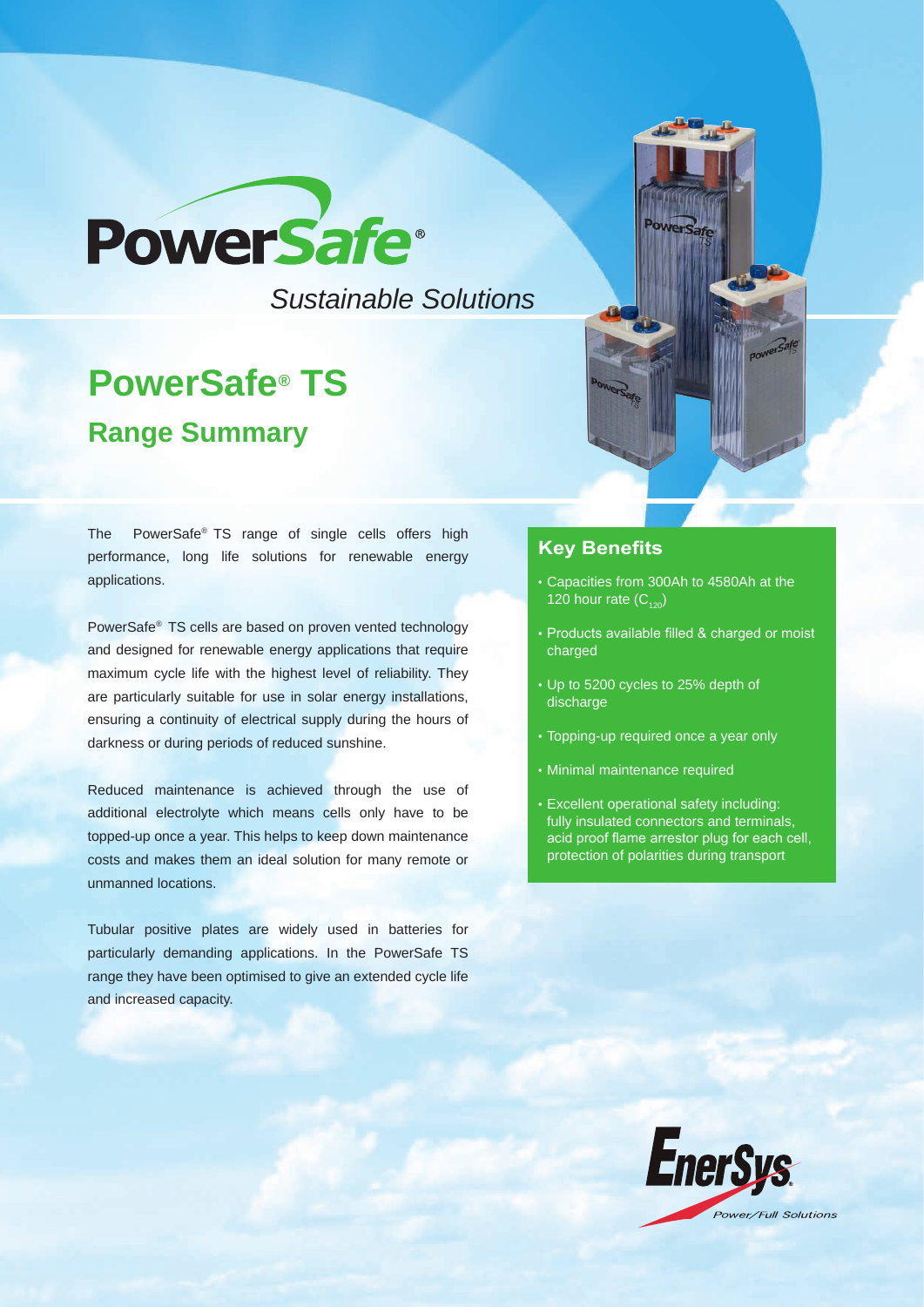## **General Specifications**

|                               |                                  |                                         |                                      | <b>Nominal Capacity</b><br>(Ah)       | <b>Nominal Dimensions</b><br>(mm) |              | <b>Moist Charged</b><br><b>Cells</b> |                                  | <b>Filled &amp; Charged</b><br><b>Cells</b> |                                  |                                                 |                                                         |                                                     |
|-------------------------------|----------------------------------|-----------------------------------------|--------------------------------------|---------------------------------------|-----------------------------------|--------------|--------------------------------------|----------------------------------|---------------------------------------------|----------------------------------|-------------------------------------------------|---------------------------------------------------------|-----------------------------------------------------|
| <b>Battery</b><br><b>Type</b> | <b>Nominal</b><br>Voltage<br>(V) | <b>Number</b><br>of<br><b>Terminals</b> | 10hr rate<br>to<br>1.80Vpc<br>@ 20°C | 120hr rate<br>to<br>1.85Vpc<br>@ 25°C | Length                            | <b>Width</b> | <b>Height</b>                        | <b>Typical</b><br>Weight<br>(kg) | <b>Electrolyte</b><br>Volume*<br>(Litres)   | <b>Typical</b><br>Weight<br>(kg) | <b>Electrolyte</b><br><b>Volume</b><br>(Litres) | <b>Short</b><br><b>Circuit</b><br><b>Current</b><br>(A) | <b>Internal</b><br><b>Resistance</b><br>$(m\Omega)$ |
| TLS <sub>4</sub>              | $\overline{2}$                   | 2                                       | 220                                  | 300                                   | 103                               | 206          | 389                                  | 14.6                             | 2.5                                         | 18.0                             | 3.9                                             | 2059                                                    | 1.02                                                |
| TLS <sub>5</sub>              | $\overline{2}$                   | $\overline{2}$                          | 270                                  | 367                                   | 124                               | 206          | 389                                  | 17.4                             | 3.3                                         | 21.9                             | 4.9                                             | 2625                                                    | 0.80                                                |
| TLS <sub>6</sub>              | $\overline{2}$                   | $\overline{2}$                          | 323                                  | 440                                   | 145                               | 206          | 389                                  | 20.3                             | 3.9                                         | 25.6                             | 5.8                                             | 3000                                                    | 0.70                                                |
| TVS <sub>4</sub>              | $\overline{2}$                   | 2                                       | 340                                  | 460                                   | 124                               | 206          | 505                                  | 20.6                             | 5.0                                         | 27.3                             | 6.9                                             | 2838                                                    | 0.74                                                |
| TVS <sub>5</sub>              | $\overline{2}$                   | $\overline{2}$                          | 390                                  | 530                                   | 124                               | 206          | 505                                  | 24.1                             | 4.4                                         | 30.0                             | 6.6                                             | 3281                                                    | 0.64                                                |
| TVS <sub>6</sub>              | $\overline{2}$                   | $\overline{2}$                          | 470                                  | 640                                   | 145                               | 206          | 505                                  | 26.7                             | 6.5                                         | 35.4                             | 7.9                                             | 3750                                                    | 0.56                                                |
| TVS <sub>7</sub>              | $\overline{2}$                   | $\overline{2}$                          | 550                                  | 745                                   | 166                               | 206          | 505                                  | 32.1                             | 6.2                                         | 40.7                             | 9.2                                             | 4200                                                    | 0.50                                                |
| TYS <sub>5</sub>              | $\overline{2}$                   | 2                                       | 590                                  | 802                                   | 145                               | 206          | 684                                  | 33.4                             | 8.2                                         | 44.6                             | 11.3                                            | 3621                                                    | 0.58                                                |
| TYS <sub>6</sub>              | $\overline{2}$                   | 2                                       | 670                                  | 912                                   | 145                               | 206          | 684                                  | 38.1                             | 7.5                                         | 48.4                             | 11.0                                            | 4200                                                    | 0.50                                                |
| TYS $7$                       | $\overline{2}$                   | 2                                       | 816                                  | 1120                                  | 191                               | 210          | 684                                  | 45.4                             | 10.6                                        | 59.6                             | 14.8                                            | 5147                                                    | 0.41                                                |
| TYS <sub>8</sub>              | $\overline{2}$                   | 2                                       | 900                                  | 1220                                  | 191                               | 210          | 684                                  | 50.0                             | 9.8                                         | 63.2                             | 14.5                                            | 5676                                                    | 0.37                                                |
| TYS <sub>9</sub>              | $\overline{2}$                   | $\overline{2}$                          | 1040                                 | 1415                                  | 233                               | 210          | 684                                  | 54.1                             | 14.9                                        | 73.9                             | 18.3                                            | 6625                                                    | 0.32                                                |
| <b>TYS 10</b>                 | $\overline{2}$                   | $\overline{2}$                          | 1120                                 | 1523                                  | 233                               | 210          | 684                                  | 60.9                             | 12.3                                        | 77.8                             | 18.0                                            | 7000                                                    | 0.30                                                |
| <b>TYS 11</b>                 | $\overline{2}$                   | $\overline{2}$                          | 1260                                 | 1714                                  | 275                               | 210          | 684                                  | 67.2                             | 15.6                                        | 88.4                             | 21.9                                            | 8108                                                    | 0.26                                                |
| <b>TYS 12</b>                 | $\overline{2}$                   | $\overline{2}$                          | 1340                                 | 1825                                  | 275                               | 210          | 684                                  | 71.8                             | 14.9                                        | 92.3                             | 21.6                                            | 8824                                                    | 0.24                                                |
| <b>TZS 11</b>                 | $\overline{2}$                   | $\overline{4}$                          | 1560                                 | 2130                                  | 275                               | 210          | 829                                  | 85.7                             | 19.5                                        | 112.3                            | 27.5                                            | 7554                                                    | 0.28                                                |
| <b>TZS 12</b>                 | $\overline{2}$                   | $\overline{4}$                          | 1710                                 | 2335                                  | 275                               | 210          | 829                                  | 90.1                             | 19.8                                        | 117.0                            | 27.1                                            | 8400                                                    | 0.25                                                |
| <b>TZS 13</b>                 | $\overline{2}$                   | 6                                       | 1940                                 | 2640                                  | 399                               | 214          | 813                                  | 105.5                            | 30.5                                        | 146.6                            | 39.7                                            | 8936                                                    | 0.24                                                |
| <b>TZS 14</b>                 | $\overline{2}$                   | 6                                       | 2040                                 | 2775                                  | 399                               | 214          | 813                                  | 114.0                            | 29.0                                        | 153.4                            | 39.6                                            | 9589                                                    | 0.22                                                |
| <b>TZS 15</b>                 | $\overline{2}$                   | $6\phantom{1}6$                         | 2150                                 | 2925                                  | 399                               | 214          | 813                                  | 118.0                            | 27.9                                        | 156.0                            | 38.9                                            | 10294                                                   | 0.20                                                |
| <b>TZS 16</b>                 | $\overline{2}$                   | $6\phantom{1}$                          | 2240                                 | 3050                                  | 399                               | 214          | 813                                  | 123.5                            | 27.4                                        | 160.9                            | 38.9                                            | 11053                                                   | 0.19                                                |
| <b>TZS 17</b>                 | $\overline{2}$                   | 8                                       | 2430                                 | 3310                                  | 487                               | 212          | 813                                  | 136.6                            | 35.8                                        | 182.2                            | 48.5                                            | 11667                                                   | 0.18                                                |
| <b>TZS 18</b>                 | $\overline{2}$                   | $\boldsymbol{8}$                        | 2555                                 | 3480                                  | 487                               | 212          | 813                                  | 142.9                            | 34.5                                        | 186.7                            | 47.8                                            | 12353                                                   | 0.17                                                |
| <b>TZS 20</b>                 | $\overline{2}$                   | 8                                       | 2800                                 | 3810                                  | 487                               | 212          | 813                                  | 154.3                            | 33.2                                        | 199.8                            | 47.6                                            | 14000                                                   | 0.15                                                |
| <b>TZS 22</b>                 | $\overline{2}$                   | 8                                       | 3090                                 | 4210                                  | 576                               | 212          | 813                                  | 170.1                            | 41.8                                        | 223.5                            | 57.7                                            | 11053                                                   | 0.14                                                |
| <b>TZS 24</b>                 | $\overline{2}$                   | 8                                       | 3360                                 | 4580                                  | 576                               | 212          | 813                                  | 182.1                            | 39.3                                        | 235.8                            | 56.3                                            | 16154                                                   | 0.13                                                |

*Notes: The electrical values shown in the table relate to perfomance from a fully charged condition at ambient temperature of +25°C.*

*Height shown is overall height, including connectors and shrouds.*

*\*Typical electrolyte volume for filling cells (1.280 SG electrolyte @ 20ºC).*

# **Construction**

| <b>Positive</b><br>electrode | Die cast tubular plate with optimum<br>lead antimony                                                                                                                   |  |  |  |  |
|------------------------------|------------------------------------------------------------------------------------------------------------------------------------------------------------------------|--|--|--|--|
| <b>Negative</b><br>electrode | Pasted flat plate with lead antimony<br>alloy grid                                                                                                                     |  |  |  |  |
| <b>Separators</b>            | Low resistance microporous material                                                                                                                                    |  |  |  |  |
| <b>Container</b>             | Moulded from durable, transparent styrene<br>acrylonitrile (SAN) to allow electrolyte level<br>and cell condition to be monitored visually                             |  |  |  |  |
| Lid                          | Made from Acrylonitrile Butadiene<br>Styrene (ABS)                                                                                                                     |  |  |  |  |
| <b>Vent plugs</b>            | Safety plugs equipped with flame arrestors.<br>Special vent plugs allowing topping-up<br>and S.G. reading without the need to<br>remove them, are available on request |  |  |  |  |

| <b>Electrolyte</b> | Diluted sulphuric acid with a specific gravity         |
|--------------------|--------------------------------------------------------|
|                    | of 1.240 $\pm$ 0.010 (maximum level) at 25 $\degree$ C |
|                    | for a fully charged cell. Large reserve of             |
|                    | electrolyte reduces topping-up to once a               |
|                    | year                                                   |
|                    |                                                        |

**Terminals** Lead alloy leakproof pole with brass insert designed to give minimum resistance and maximum current flow

**Connectors** Fully insulated, solid copper inter-cell connectors allow voltage measurements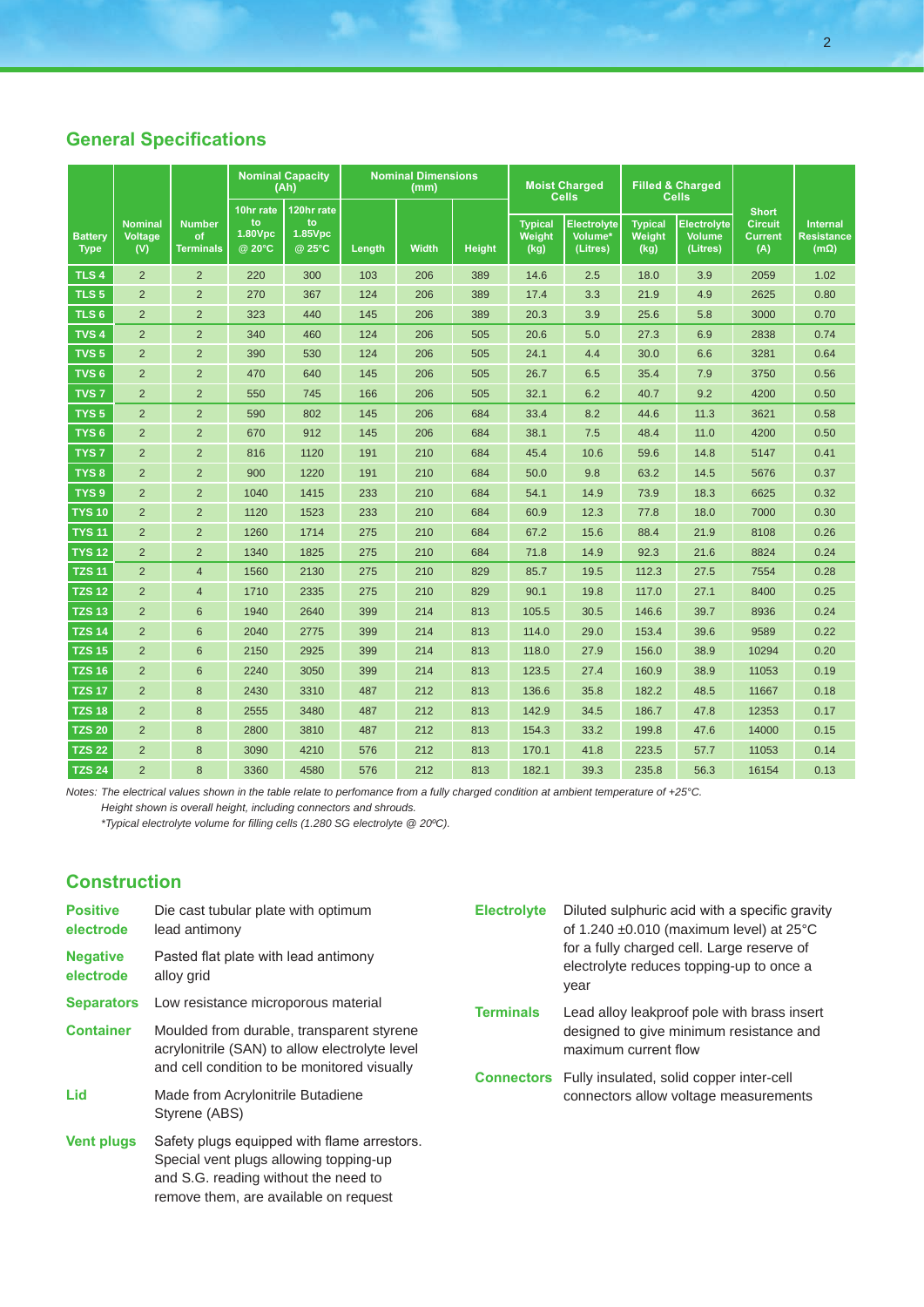### **Installation and Operation**

- The permissible operating temperature range is -10°C to +45°C. The recommended operating temperature range is +10°C to +30°C (the preferred value is 25°C)
- Can be installed on steel or wooden racks. Large selection of stands available from EnerSys®

## **Outline Drawings**

#### **Standards**

- • Compliant with international standard IEC 61427-1:2013
- • Manufactured in EnerSys ISO 9001 and ISO 14001 certified production facilities